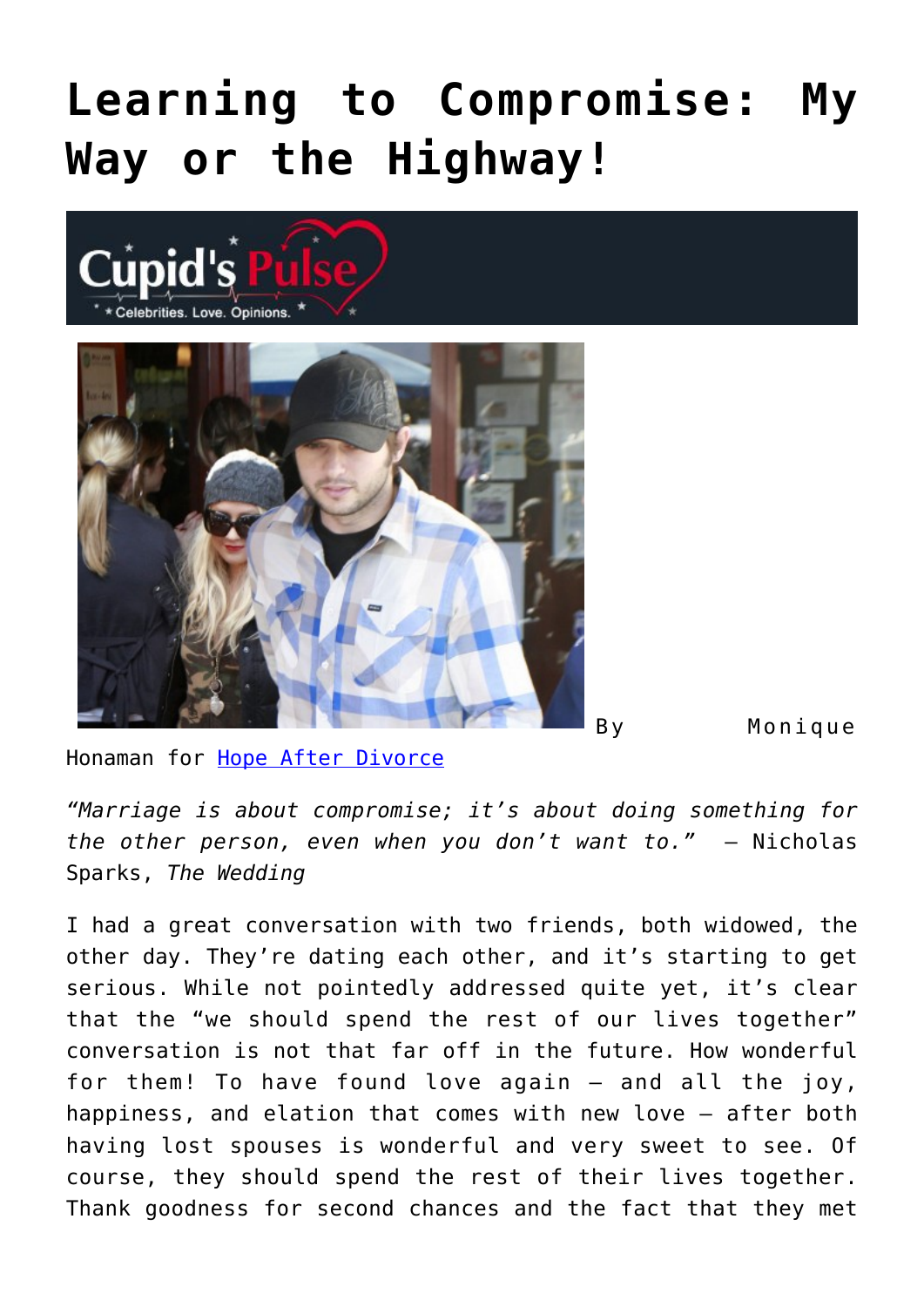each other.

Once example of a celebrity couple who will be tying the knot soon is Christina Aguilera and Matthew Rutler. This will be Christina's second marriage; again, thank goodness for second chances! She has a young son, who Matthew will become a stepparent to, yet another transition that will hopefully be smooth for everyone involved.

**Related Link:** [Christina Aguilera Dating 'Burlesque' Assistant](http://cupidspulse.com/christina-aguilera-dates-‘burlesque’-assistant-matthew-rutler/) [Matthew Rutler](http://cupidspulse.com/christina-aguilera-dates-‘burlesque’-assistant-matthew-rutler/)

Deciding they want to spend the rest of their lives together is the "easy" part. The more practical and more difficult part comes when the discussion turns to where to live. His house or hers? Her family room couches or his? His china or hers? His toaster or hers?

It's crazy, but *this* is where it can become overwhelming. The reality is that both people own their own beautiful homes, fully stocked with every practical item (the blender, ironing board, and beach towels) and also filled with all sorts of things that are meaningful (grandma's mirror, great-grandma's gravy boat, and the painting bought on vacation in Italy many years ago). Their styles may differ: His Victorian period furniture may clash with her Asian influence.

What to do? Of course, it's essentially no different than when two divorced people choose to marry and frankly no different from when two established single adults (never married, divorced, or widowed) but well on their way to being "real" adults (with more than a studio apartment outfitted with milk crates and a mattress of the floor) enter into marriage.

Often times, both partners come to the relationship with established "goods" as well as established habits, ideals, and traditions. Perhaps one likes to eat dinner by 6 p.m. each night, whereas the other enjoys eating much later. Maybe one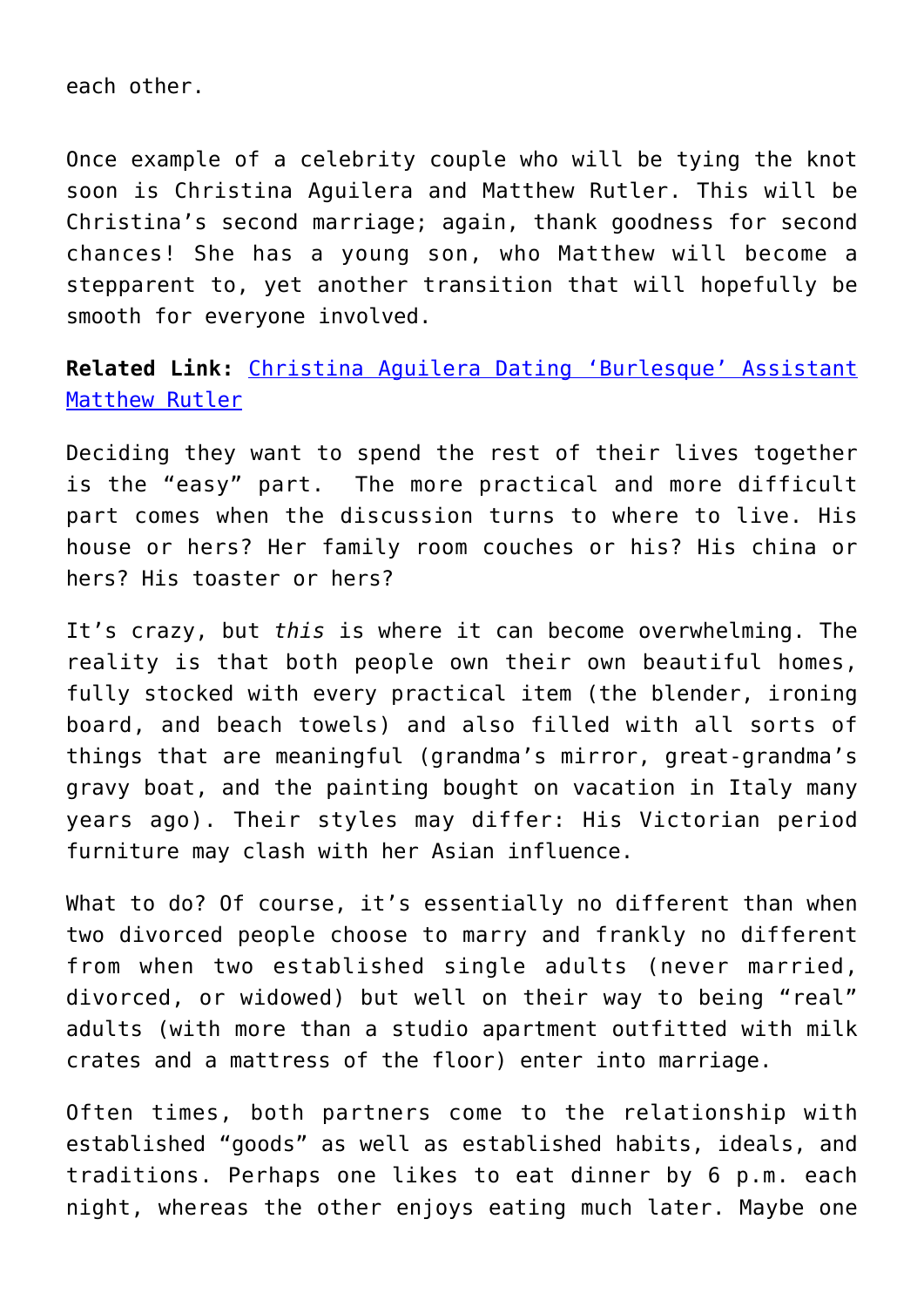likes to be up and out each Saturday morning by sunrise, whereas the other relishes the idea of lounging in bed reading the paper until lunchtime. Perhaps one likes to spend Christmas out of town surrounded by the chaos of dozens of family members, whereas the other likes to make the holiday a more quiet, intimate celebration.

## **Related Link:** [Make Your Relationship Count This Year](http://cupidspulse.com/make-your-relationship-count-lydia-belton/)

Younger and less-established couples certainly need to compromise as they begin their lives together, but it's often easier, as they don't generally have decades worth of "baggage" (both literally and figuratively) that they bring to the marriage. It gets tougher as we get older!

When I remarried several years ago, my husband and I brought together two households. As crazy as it sounds, we literally did have to decide to keep my silverware or his, my dinner plates or his, my toaster or his…and on and on! That was challenging in and of itself (actually, he had a lot of things that were "nicer" than mine, so it made for some easy decision-making). Some people might say that the best solution is to start new with everything, and as fun as that sounds, it's just not practical. Who has that kind of money to throw around, and why get rid of things that are meaningful to one person or the other?

In addition to compromising on the things, we also had to learn how to merge our family traditions and our expectations for everything from how to save, how to spend a Sunday morning, what temperature to keep the house at, how many blankets to put on the bed, etc. This can be much tougher. After all, we were established in our routines. We had our "normal," and defining a "new normal" isn't always easy.

You know what, though? Defining a "new normal" can be fun if approached with the right attitude. If you aren't open to compromise when dating, how in the heck are you going to